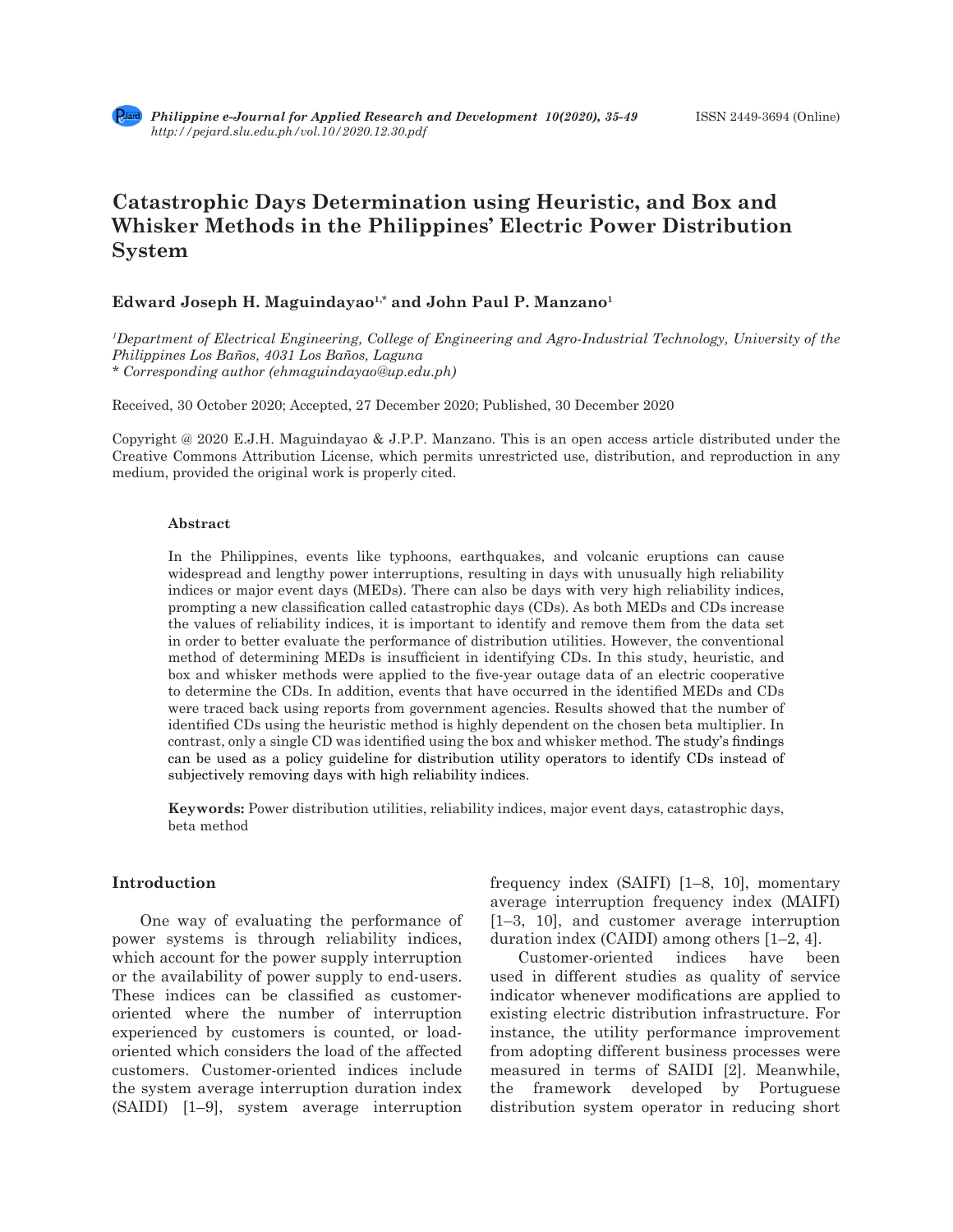interruption was evaluated with MAIFI as the parameter of interest [3]. By adopting the said framework, short interruptions within the utility have declined as evident in the decreasing trend of MAIFI over the years. Similarly, the use of satellite telemetry connectivity solution to complement cellular network operation in electric distribution utilities within Latin America led to significant electric power quality improvement based on SAIDI and SAIFI results [5]. Different optimization studies have also employed the use of reliability indices either as the objective function or as the constraint. Incorporating customer-oriented indices into the objective function ensures improvement in the reliability of the distribution system which leads to increased customer satisfaction in terms of power consumption and added economic benefits to distribution utility operators [9]. This has been the case for studies that determine the optimal network topology, allocation of multiple distributed generation system, and lightning system protection design of a distribution system which used SAIDI, SAIFI, and MAIFI as part of the objective function [6–7, 10]. In contrast, using these indices as the constraint ensures that the economic and social benefits derived from the proposed methodology are maximized while meeting the required reliability standards [8].

The reliability of a distribution system is a random process, with the reliability indices being the random variables [11]. These indices factor in the duration and frequency of power outages, as well as the number of customers served and those who are affected by the interruption. This means that the reliability indices can have a wide scatter of values. In addition, the statistical distribution of these indices can be skewed by events that exceed the operational limits of the electric power distribution system, thereby affecting the performance evaluation of distribution utilities. These outliers are known as major events, and the days where they occurred are known as major event days (MEDs) [11]. Normalization becomes necessary to better deal with the data and to remove outlier values.

High reliability index values due to major events affect the performance assessment of a distribution utility. A normalization process known as the beta method was chosen by the Institute of Electrical and Electronics Engineers (IEEE) working group on system design to account for these outlier values. In this methodology, days wherein the SAIDI value is greater than the threshold value or  $T_{\text{MED}}$  shall be classified as MEDs. These days should be separated and analyzed along with the context or events in which they occurred or what circumstance might possibly explain their large SAIDI value [11]. The  $T_{\text{MED}}$  can be computed using a data pool comprising of daily SAIDI values in a span of five years. The effectivity of the computed threshold value is reflected on the sixth year of data, although it can also be used to normalize the data from which it was obtained.

Moreover, the beta method provides solution to zero SAIDI and SAIFI days or days when there is no power interruption. The technical working group found out that the number of zero SAIDI and SAIFI days had minimal effect on the determination of  $T_{\text{MED}}$ . Hence, these days can be excluded from the analysis. This information is especially useful for small utilities like electric cooperatives which frequently see days with no power interruptions due to relatively small geographic size within their franchise area [12]. Altogether, the working group validates the beta method as a useable statistical method for determining MEDs even for utilities with large number of zero SAIDI and SAIFI days [12–15].

However, because the Philippines experiences many calamities such as typhoons, earthquakes, and volcanic eruptions, long and widespread power interruptions can be expected. As a result, there will be days with very high reliability indices [16–17]. To take this into account, a new classification known as catastrophic days (CDs) was recommended for adoption and further study [11]. This new category has a higher threshold than MEDs which needs to be quantified in order to better gauge the system performance. The goal of determining CDs is to have an objective way to remove extreme values on top of MEDs so that the reliability indices will accurately reflect the actual performance of a distribution utility [18]. Although only SAIDI is considered in identifying CDs, all indices on the identified day are removed when computing the adjusted reliability indices [11–12].

In addition, solely basing on the unadjusted reliability indices does not explicitly explain the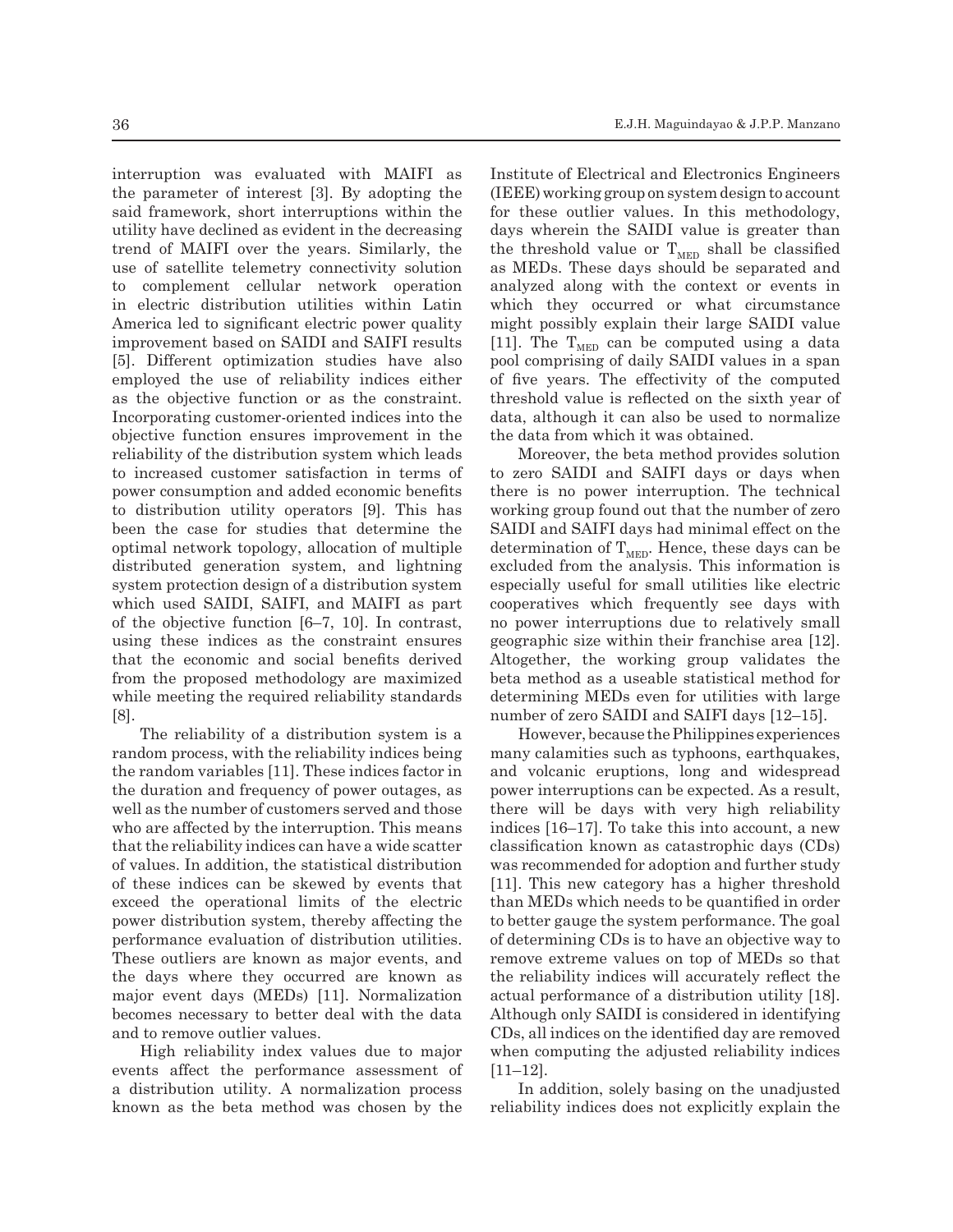112

events that may have led to the high values of the reliability indices. As a consequence, the Energy Regulatory Commission (ERC) issued guidelines for monitoring the reliability indices and conducted a number of assessments to determine the reasonable values of SAIFI and SAIDI for identifying reward and penalty levels of on-grid distribution utilities [19–20].

In the existing literature, beta method was reapplied to the data set to obtain a new  $T_{\text{MED}}$  after the CDs have been identified and removed [21]. This approach eventually led to higher number of identified MEDs in the succeeding five years, to which the new threshold was applied, as the prior removal of CDs from the data set yielded a lower  $T_{\text{MED}}$  value. That is, some days with relatively low SAIDI values may be classified as MEDs, which amounts to more days being analyzed in terms 128 of how the distribution network was affected. Thus, this study will not reapply the beta method after the CDs have been identified. Moreover, the treatment in this study is to simultaneously<br>manners hath MEDs and CDs from the data set to remove both MEDs and CDs from the data set to determine the adjusted annual SAIDI and SAIFI values which will then be measured against the ERC standards. Lastly, this study will trace back the events that have occurred on the identified MEDs and CDs to have a full understanding of what caused the high reliability index values.  $\frac{1}{2}$  be noted, sample, said  $\frac{1}{2}$  from the sustained intervals. It must be noted, however, that  $\frac{1}{2}$  from the sustainable sustained intervals. It must be noted, that is not denoted, however, that is not deno tified where:

# **Methods**

#### *Data Collection*

Distribution utilities in the country are mandated to submit every quarter monthly reports of power interruptions using the prescribed format as shown in Figure 1. The recorded information includes the affected feeder, start and end time of interruption, number of customers affected, and cause codes of interruption. The sustained and momentary interruptions are recorded separately since the computations of their respective indices are different.

This study utilized the 2010 to 2014 outage data from the Batangas I Electric Cooperative, Inc. (BATELEC I). The said electric cooperative records their interruption data as spreadsheet files, with one file corresponding to one year [22].

13 In each spreadsheet file, one tab is allocated  $\mathbf{h}_1$ , the per month. The aforementioned information ssued pertaining to interruptions are recorded ndices daily. Meanwhile, days where no interruption ts to happened are no longer included in the table. I and BATELEC I calculates the SAIFI, SAIDI, and  $\frac{0.01 \text{ N}}{201 \text{ N}}$ CAIDI from the sustained interruptions. It must EVEIS CAID ITOM the sustanted interruptions. It must<br>be noted, however, that planned interruptions d was and interruptions from the National Grid after Corporation of the Philippines (NGCP) are not  $1$  [21]. included in computing for the reliability indices.

#### rs, to System Average Interruption Frequency Index *(SAIFI)*  $125 \text{ FPTOT}$  (SAIFI) and include indices.

SAIFI is defined as the ratio of the number of customers who experienced interruption for a period of time to the total number of customers ected. served, which is expressed in equation (1). It may ethod be evaluated for the whole distribution system or  $13.3$  may be ever, on a per feeder basis [11].

SALFI 
$$
SAIFI = \frac{CI}{N_T}
$$
 (1)

- $\frac{1}{\log 6}$  *CI* is the total number of customers who experienced interruption
	- $N<sub>r</sub>$  is the total number of customers served

SAIFI indicates the size of the affected customers as compared to the total number of end-consumers served. A value of unity means that all the customers experienced at least one interruption over a certain time duration. Meanwhile, a value exceeding unity means that some customers experienced more than one interruption event.

Moreover, SAIFI may be computed over different periods of time. In this study, SAIFI values were computed per day for the data tabulation, and per annum for comparison with the ERC standard value.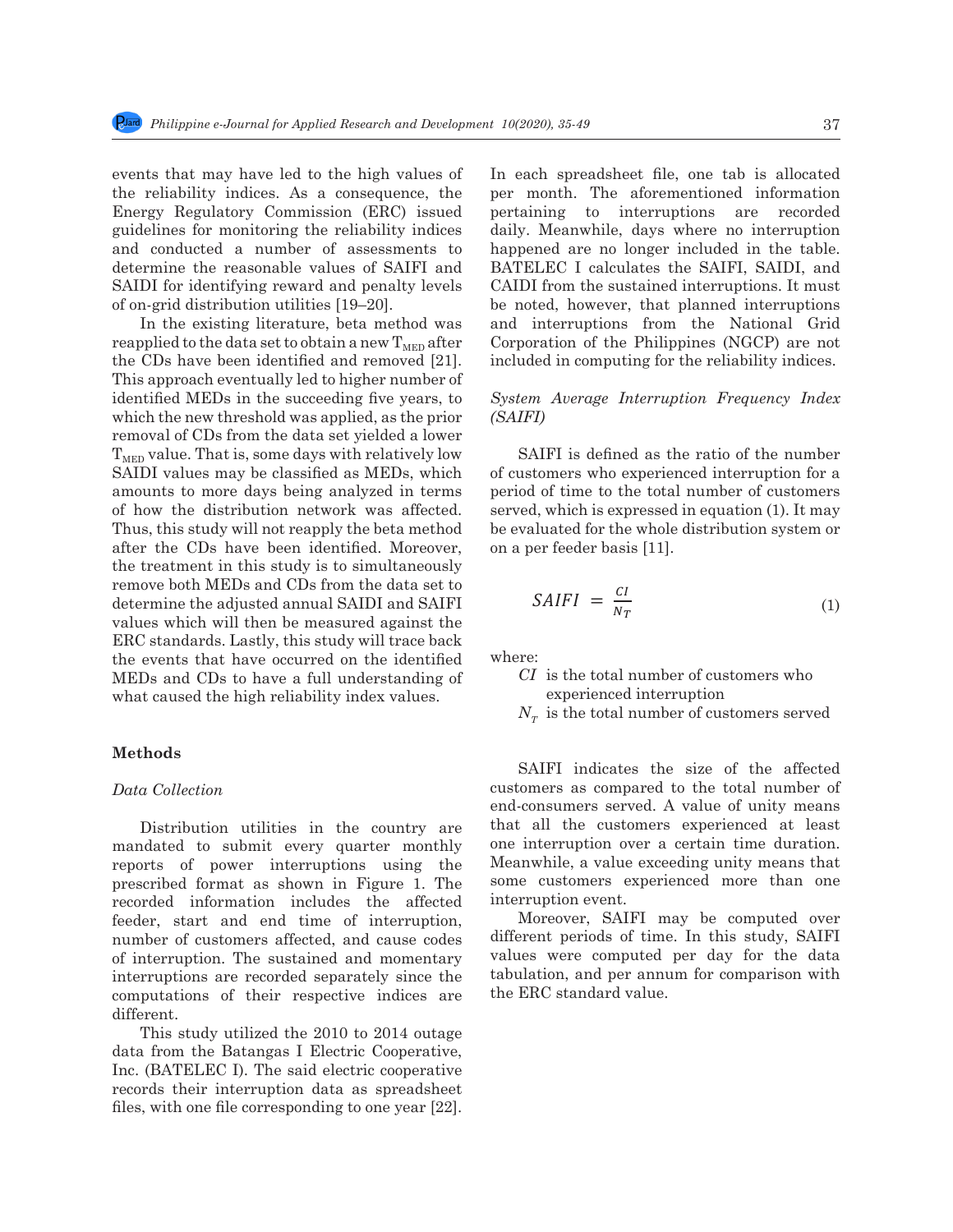

 $140$  Fig. 1. Monthly Interruption Report Format  $[19]$ . **Figure 1.** Monthly interruption report format [19].

 $\frac{1}{2}$  SAIDI)  $CMI$  is the total duration of interruption *System Average Interruption Duration Index (SAIDI)* 

SAIDI relates the total duration of  $N<sub>T</sub>$  is the total number of customers interruption experienced by the customers to the total number of customers served, which  $\mathcal{L}(\mathcal{L})$  and  $\mathcal{L}(\mathcal{L})$  is study,  $\mathcal{L}(\mathcal{L})$  and  $\mathcal{L}(\mathcal{L})$  is study,  $\mathcal{L}(\mathcal{L})$ is expressed in equation (2). The usual unit Moreover, similar to SAIFI, SAIDI can also of duration used is in minutes, which is then be computed over different periods of time. In or dendron doed to in immediately, which is encircled multiplied by the number of consumers who this study, minutes were converted to hours for the of duration used is in minutes, which is then experienced the interruption [11]. However, for computational convenience.<br>
5 comparison with the ERC standard. In addition,

SADI = 
$$
\frac{CM}{N_T}
$$
 (2) belonging to the day when the interruption

where:

experienced by the customers

 $N_T$  is the total number of customers served

for interruptions that spanned two or more  $153.5 \text{ cm}$  consecutive days, the SAIDI was recorded as  $SADI = \frac{CMI}{N_T}$  (2) belonging to the day when the interruption Moreover, similar to SAIFI, SAIDI can also be computed over different periods of time. In this study, the daily SAIDI values were computed as part of identifying the MEDs and CDs, while the annual SAIDI values were obtained for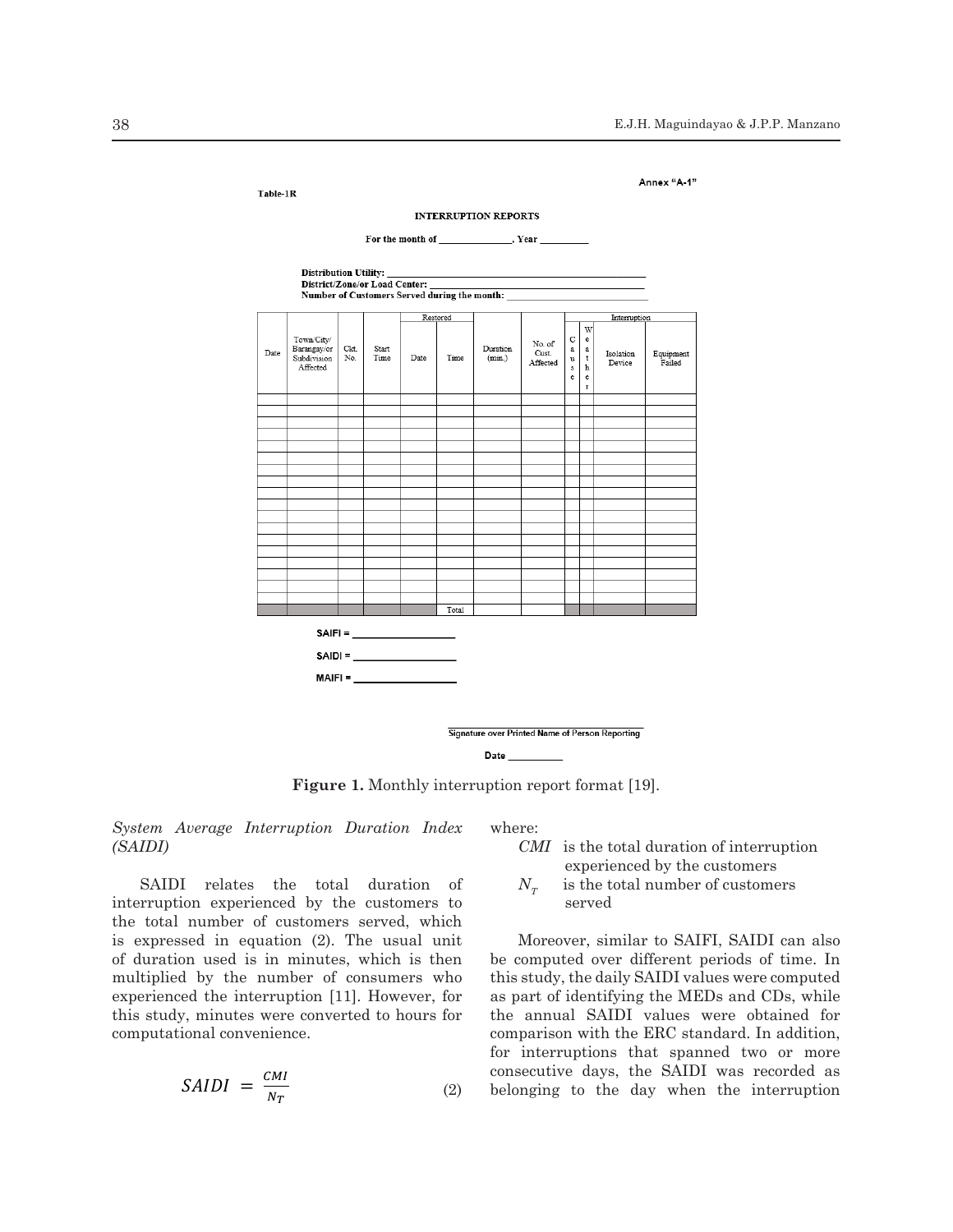161 *CMI* is the total duration of interruption experienced by the customers

161 *CMI* is the total duration of interruption experienced by the customers

started for to properly associate the interruption Heur with the event that caused it [23].

#### *Beta Method*

is the beta method [11]. It requires obtaining with the end goal of finding a threshold value for the  $T<sub>MED</sub>$  from the average,  $\alpha$ , and the standard deviation, β, of the natural logarithmic values of  $d$ SAIDI. For its implementation, the zero SAIDI and SAIFI days are first removed from the fiveyear interruption data. The remaining data set are then arranged from least to greatest The  $\beta$  multiplier of 2.50 used in the beta SAIDI value, after which, the SAIDI values are method has already been verified to be equitable<br> expressed as natural logarithms. The average across distribution utilities of different sizes<br>religious as well as the standard deviation of the  $[111]$  Haussen there is not to be an agreed unan value, as well as the standard deviation, of the  $[11]$ . However, there is yet to be an agreed upon converted SAIDI values are then computed. The analytical method in establishing a suitable b  $\alpha$  expression for  $\alpha$  and  $\beta$  are shown in equations and method in establishing a suitable b expression for  $\alpha$  and  $\beta$  are shown in equations a multiplier in identifying CDs [21]. As the name (3) and (4), respectively [24], while the  $T_{\text{MED}}$  is implies, the heuristic method employs a trialdetermined from these two variables as shown in and-error approach and is not dependent on equation  $(5)$  All days with SAIDI values beyond statistical analysis. the computed  $T<sub>MED</sub>$  are considered MEDs. 18 the beta method [11]. It requires obtaining with the end goal of finding a threshold value for<br>the  $T =$  from the evenece  $\alpha$  and the etendent.  $CD_{\alpha} \alpha T =$  using the same form of eventscien expressed as natural logarithms. The average across distribution diffuses of different sizes<br>value, as well as the standard deviation, of the [11]. However, there is yet to be an agreed upon

$$
\alpha = \frac{\Sigma x}{N}
$$
 (3) The box and whisker method follows the  
same process flow up to the computation of

$$
\beta = \sqrt{\frac{\Sigma(x-\alpha)^2}{N}} \tag{4}
$$

$$
T_{MED} = e^{(\alpha + 2.5\beta)} \tag{5}
$$

where:

- **α** is the log-average value
- a is the log-average value the value of the value of the value of  $\frac{1}{2}$  is the natural logarithm value of requi SAIDI
- *N* is the total number of non-zero SAIDI and SAIFI days
	- β is the log-standard deviation value
	- $T<sub>MED</sub>$  is the threshold SAIDI value

 $\mu$  m important assumption in using the  $\mu$  m are increased; the set method win not be beta method is that the natural logarithmic reapplied to obtain a new  $T_{\text{MED}}$  after the identified SAIDI values must closely resemble a Gaussian CDs have been removed since this may lead to An important assumption in using the beta method is that the natural logarithmic SAIDI values must closely resemble a Gaussian distribution, which is a normal distribution that tends to be centered on a mean value. This is due to the fact that the expression for calculating  $T_{\text{MED}}$ as presented in equation (5) was mathematically derived from the said statistical distribution [11].

### *Heuristic Method*

The established method in identifying MEDs flow as that of the beta method implementation, when the event that caused it [20].<br>The heuristic method implementation is a Beta Method<br>
Straightforward process as presented in Figure 2. This method essentially follows the same process flow as that of the beta method implementation, with the end goal of finding a threshold value for CDs or  $T_{CD}$ , using the same form of expression as presented in equation (5). For this method, however, a suitable β multiplier that is greater than 2.5 is used [25].

> The β multiplier of 2.50 used in the beta method has already been verified to be equitable across distribution utilities of different sizes analytical method in establishing a suitable β multiplier in identifying CDs [21]. As the name implies, the heuristic method employs a trialand-error approach and is not dependent on statistical analysis.

#### *Box and Whisker Method*

 $\beta = \sqrt{\frac{\sum (x-\alpha)^2}{N}}$  (4) Figure 2. To proceed, the statistical variables  $T_{MED} = e^{(\alpha+2.5\beta)}$  (5) The interquartile range (IQR) is obtained from<br>the difference between  $\Omega^3$  and  $\Omega^1$  values. The SAIDI are illustrated in Figure 3. All days with natural same process flow up to the computation of natural logarithmic SAIDI values as shown in comprising of the median, first quartile (Q1), and third quartile (Q3) value were computed. the difference between Q3 and Q1 values. The resulting IQR value is multiplied by 3, which is then extended from Q3 and Q1 to obtain the upper and lower values, respectively. The required statistical variables for this method logarithmic SAIDI value exceeding the upper value are considered as CDs.

 $T_{MED}$  is the threshold SAIDI value or CD are excluded from the computation of the agust containing must closely resemble a Gaussian distribution of the mother in the semi- $T_{MED}$  is the threshold SAIDI value or CD are excluded from the computation of the adjusted reliability indices. In addition, unlike An important assumption in using the in the literature, the beta method will not be All reliability indices in the identified MED an undesirable number of MEDs. The adjusted annual SAIDI and SAIFI values are obtained by taking the summation of the remaining daily SAIFI and SAIDI values. The ERC sets the standard values for SAIFI and SAIDI as 25

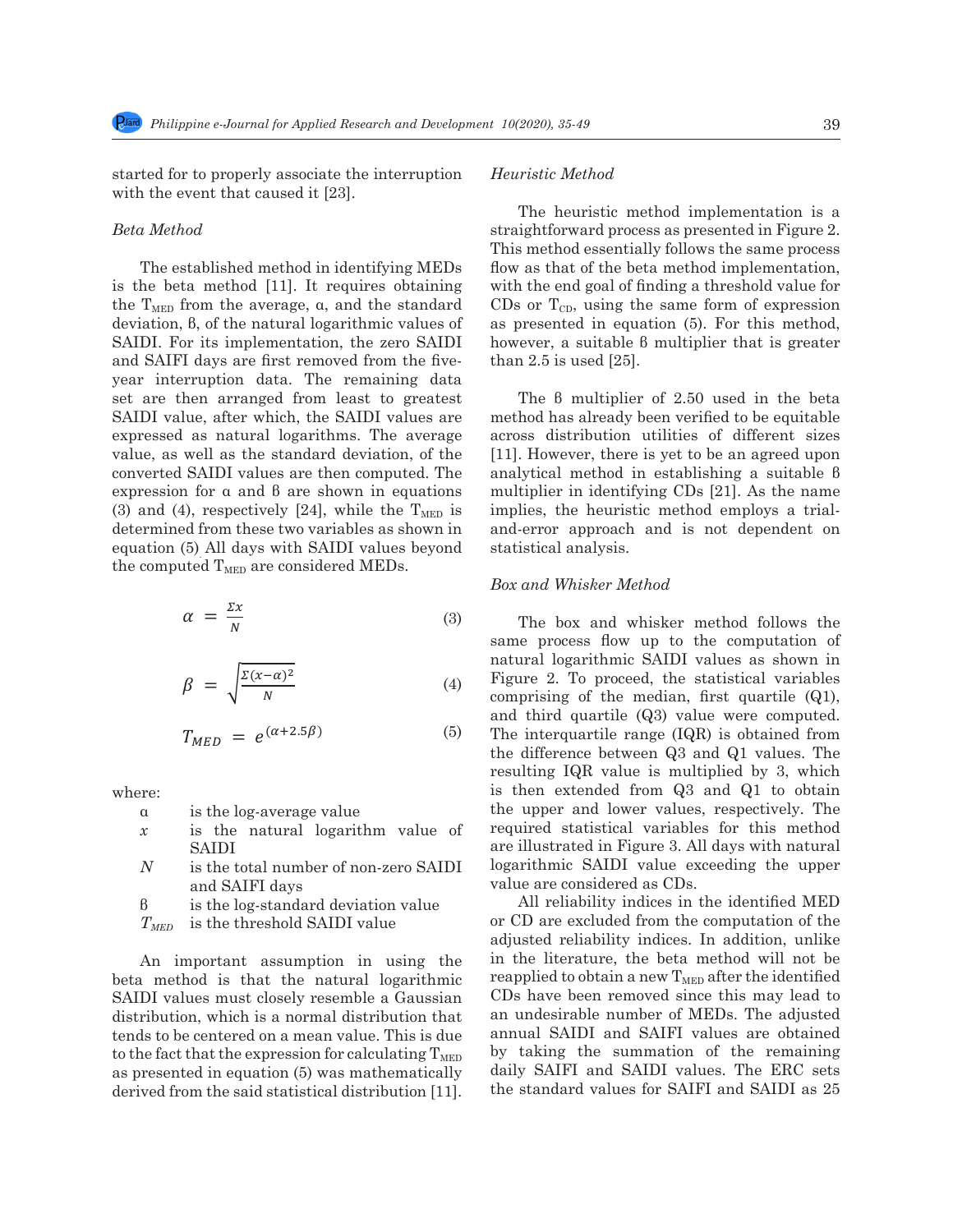

**Figure 2.** Flowchart of the heuristic, and the box and whisker method [21, 25].



the box and whisker method [21].

meanwhile, days w<br>interruptions/customer-year and 56.25 hours/ interruption that ex merruptions respectively [20]. These are the were noted with zero- $\frac{2}{3}$  really  $\frac{2}{3}$  reapplied to  $\frac{2}{3}$  respectively  $\frac{2}{3}$  respectively. The integral to the integral to  $\frac{2}{3}$  and  $\frac{2}{3}$  removed since the identified from distribution utility is zero. The adjusted and MED stated and SAIDI and SAIDI and SAIDI and SAIDI and SAIDI and SAIDI and SAIDI and SAIDI and SAIDI and SAIDI and SAIDI and SAIDI and SAIDI and SAIDI and SAIDI and SAIDI and

The aforementioned methods were applied the annual SAIFI to BATELEC I outage data. As a radial system, determined from the

connection). This system is less reliable as it is prone to periodic interruptions because of cable or device failure [26].

obtained by aggregating the number of customers  $\frac{227}{227}$  covalued by aggregating the number of customers affected by interruptions and the corresponding duration for a single day over different feeders within the BATELEC I franchise area. Meanwhile, days with no interruption or with interruption that extended from the previous day were noted with zero SAIFI and SAIDI. The data were tabulated from January 1, 2010 to December 31, 2014 for a total duration of five years. Lastly, the annual SAIFI and SAIDI values were determined from the aggregated daily values for **Figure 3.** Illustration of the variables used in duration for a single day over different feeders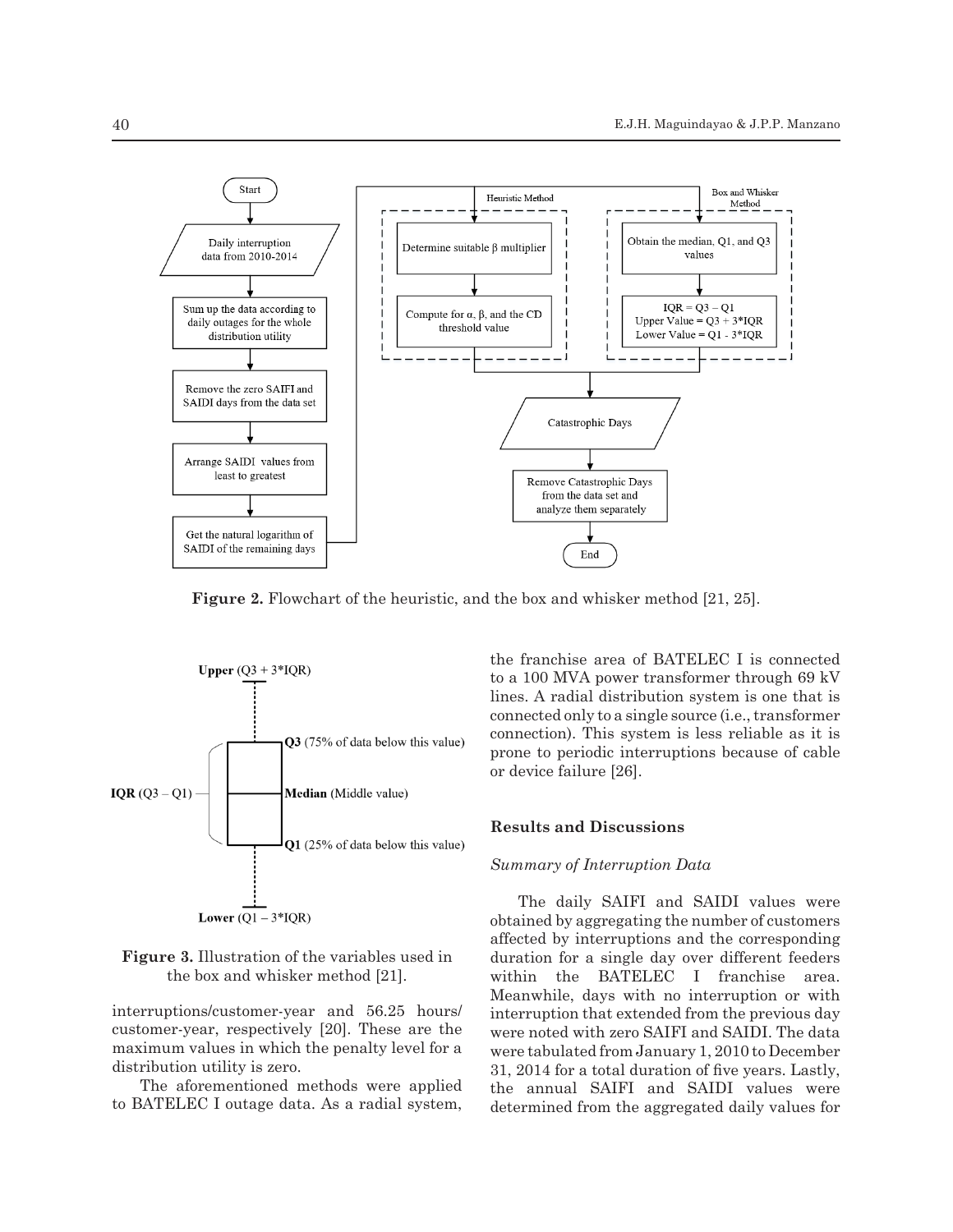each corresponding year. Table 1 summarizes the number of zero SAIFI and SAIDI days per year, as well as the corresponding annual SAIFI and SAIDI values.

It can be concluded from Table 1 that all annual SAIFI values of BATELEC 1 are compliant with the ERC standard of 25 interruptions/customeryear. The same conclusion applies to the 2010 to 2013 SAIDI values of the electric cooperative which did not exceed the 56.25 hours/customeryear limit. However, one striking observation from Table 1 is the 2014 SAIDI value which is almost twice the limit set by the ERC. Also, the number of zero SAIFI and SAIDI days for the year 2014 is nearly twice the reported value for 2013, but the SAIDI value of the former is almost five times higher than that of the latter. This indicates that some customers of BATELLEC 1 had experienced a prolonged power outage within a short duration of this year.

#### *Natural Logarithm of SAIDI Values*

After arranging the non-zero daily SAIDI value from least to greatest, each entry was converted to its natural logarithmic form. Figure 4 shows the plot of natural logarithmic values of SAIDI and their corresponding frequency of occurrence.

In order for the beta method to be applicable in the data set, the natural logarithmic SAIDI values must closely resemble a Gaussian distribution. Based on the histogram presented in Figure 4, it can be observed that the distribution of the natural logarithm of SAIDI values follows a bell-curve pattern that is centered between -4 and -3. On top of verifying that normalization is indeed applicable for the considered data set, presenting the SAIDI values in their natural logarithmic form made it easier for data handling and ensured that the values were close to each other without compromising extreme values.

It is worthwhile to note that the ideal daily SAIDI value is zero as it implies that no customer experienced an interruption for the day. In contrast, high SAIDI values are undesirable as it means that customers experienced a prolonged interruption. However, it was emphasized that zero SAIDI days were excluded from the computation of natural logarithm of SAIDI values. Therefore, a more negative natural logarithmic SAIDI value is desired since it corresponds to a SAIDI value that is close to zero. It is further implied that a highly positive natural logarithmic SAIDI value is undesirable since it corresponds to a high SAIDI value.

#### *Beta Method Implementation*

The beta method was applied to the outage data of BATELEC I in order to determine the MEDs within the five-year period under consideration. In implementing the said method, α and β were obtained using a spreadsheet

| YEAR | Number of zero<br>SAIDI and SAIFI<br>days | <b>SAIFI</b><br>(interruptions/customer-<br>year) | <b>SAIDI</b><br>(hours/customer-year) |
|------|-------------------------------------------|---------------------------------------------------|---------------------------------------|
| 2010 | 230                                       | 12.67                                             | 12.44                                 |
| 2011 | 162                                       | 12.65                                             | 10.70                                 |
| 2012 | 91                                        | 18.24                                             | 18.70                                 |
| 2013 | 66                                        | 20.37                                             | 21.48                                 |
| 2014 | 121                                       | 20.05                                             | 105.78                                |

**Table 1.** Number of zero SAIFI and SAIDI days and annual SAIFI and SAIDI of BATELEC I.



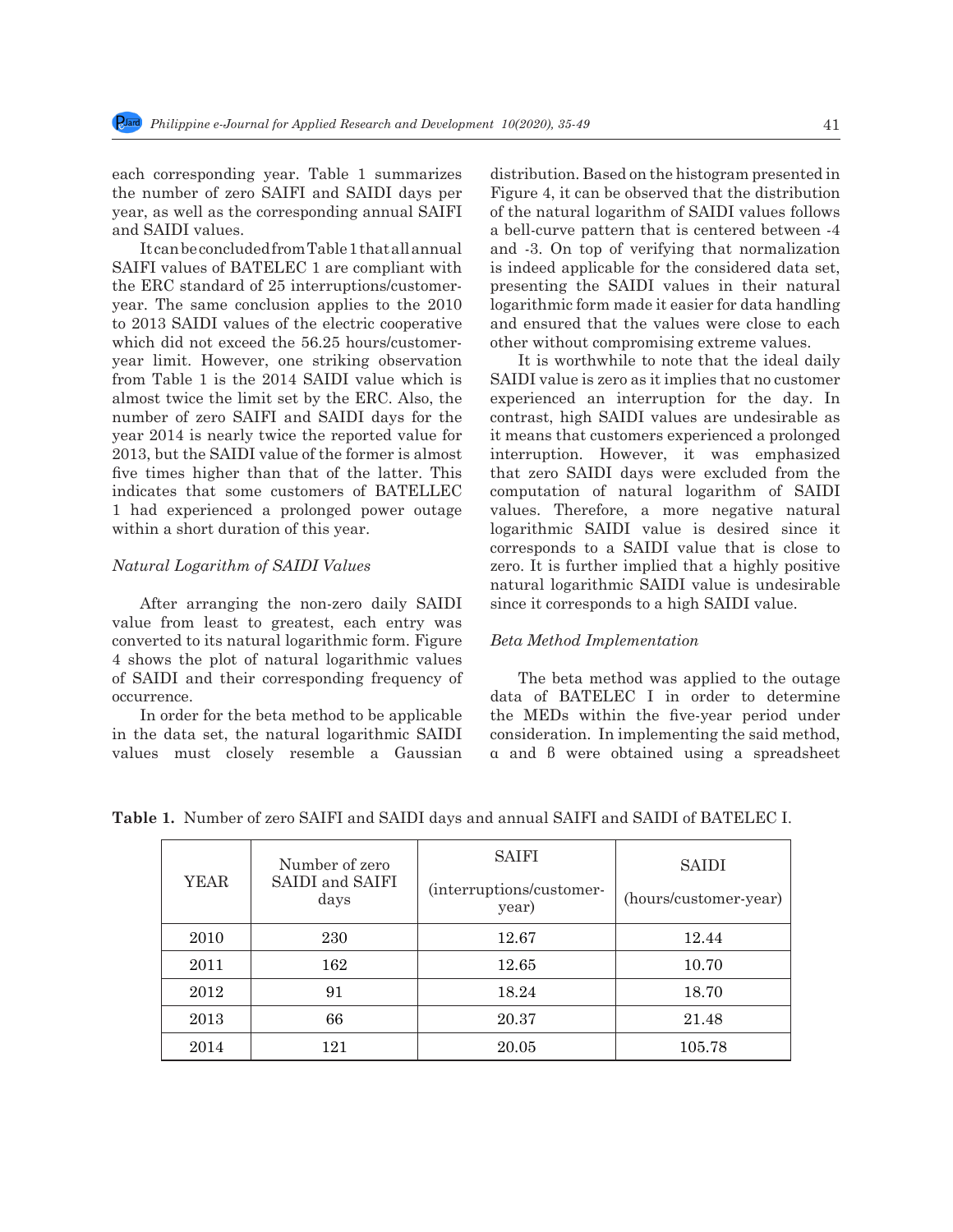

**Figure 4.** Frequency distribution of the natural logarithm of SAIDI values.

program, while equation  $(5)$  was used to compute interruption event for a for the  $T<sub>MED</sub>$ . Table 2 summarizes the values during this day. of these three variables, while the following  $\overline{M}$  is  $\overline{M}$  in  $\overline{M}$  in  $\overline{M}$  is the histogram presented in Fig. 4,  $\overline{M}$  is the histogram presented in Fig. 4,  $\overline{M}$  is the histogram presented in Fig. 4 expression shows the  $T_{\text{MED}}$  computation: Heuristic Method Implementation

**Table 2.** Beta method variables and values.

| <b>VARIABLE</b>   | <b>VALUE</b> |
|-------------------|--------------|
|                   | $-3.86$      |
|                   | 1.70         |
| $\rm T_{\rm MED}$ | 1.48         |

# $T_{\text{MFD}} = e^{(-3.86 + 2.5(1.70))} = 1.48$

311 Days with SAIDI value greater than 1.48 hours/customer-day were considered MEDs. hours/customer-day were considered MEDs. 1313 Using this criterion, the identified MEDs are corresponding to the corresponding to the corresponding to the corresponding to the same corresponding to the corresponding to the corresponding to the corresponding to th tabulated in Table 3. The corresponding SAIFI highlighted using an or value for each day was included since it provides experienced interruptions relative to the number Days with SAIDI value greater than 1.48 information on the number of customers who of customers served.

> raming the recharmed manus, start registered the highest SAIFI and SAIDI values. This day also corresponds to the rightmost natural logarithmic value in Figure 4. The  $\mathcal{L}$  computed values suggest that all customers of certain BATELEC 1 experienced at least one sustained instead Among the identified MEDs, July 16, 2014

interruption event for a prolonged period of time during this day.

# *Heuristic Method Implementation*

The only difference between the implementation of the beta method and the heuristic method is the choice of a suitable β multiplier for the computation of the threshold value. The resulting threshold value for different β multiplier values from 0 to 5 at 0.01 intervals is plotted in Figure 5.

The exponential nature of the  $T_{\text{MED}}$  formula as shown in equation (5) explains why the graph increases rapidly at higher β multipliers as observed in Figure 5. The MED threshold corresponding to the 2.50 β multiplier is highlighted using an orange square. It may seem at first that the threshold value starts to increase rapidly after this point. However, this perception is only brought about by the chosen y-axis values. If a range of 0 to 50 was used instead of 0 to 100, the perceived point where the threshold value starts to rapidly increase also changes.

Due to the subjective nature of choosing a single β multiplier to determine the CD threshold, certain β-multipliers values were investigated instead. The chosen multipliers where from 2.50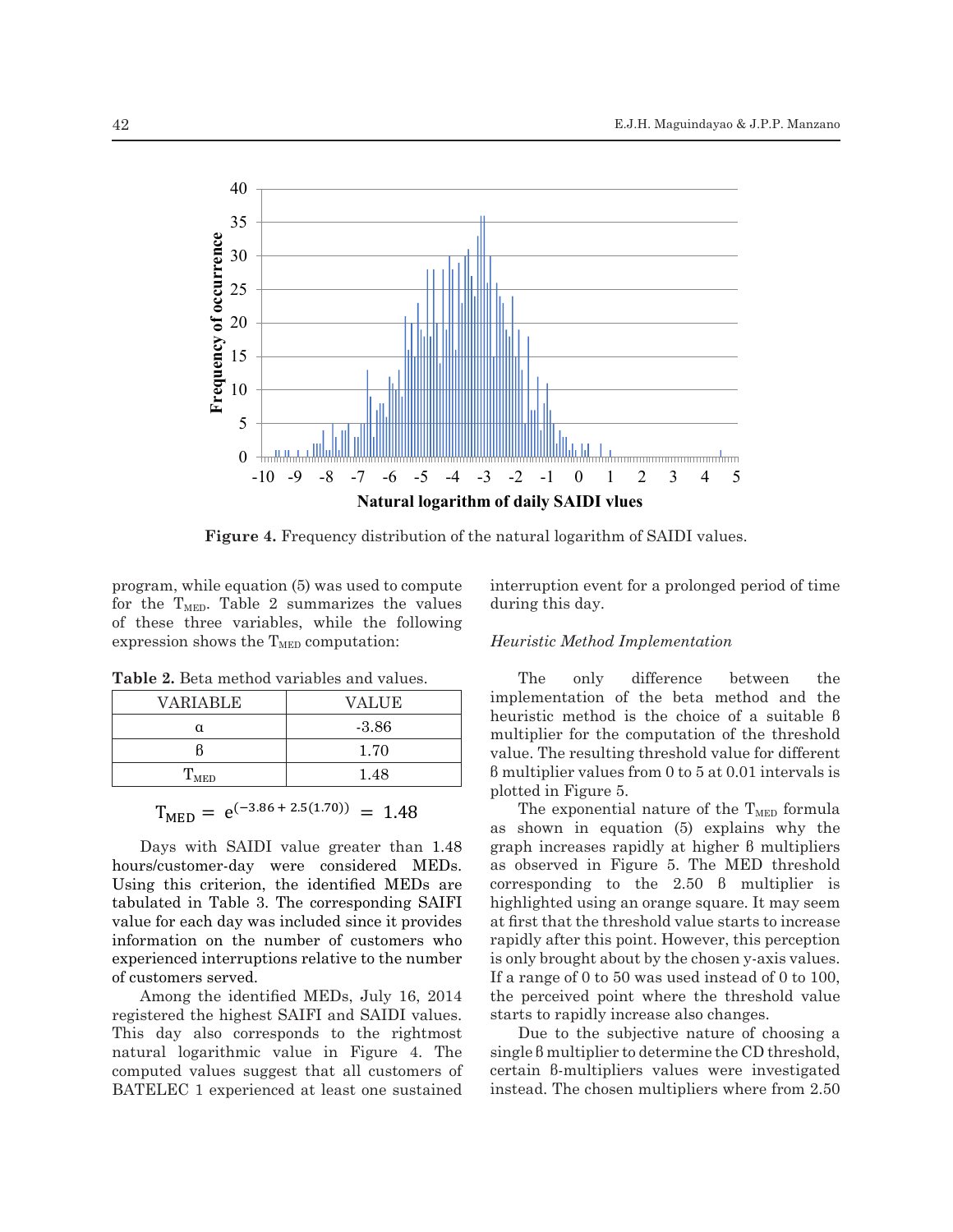|               | <b>SAIFI</b>    | SAIDI         |            |
|---------------|-----------------|---------------|------------|
| <b>DATE</b>   | (interruptions/ | (hours/       | ln (SAIDI) |
|               | customer-day)   | customer-day) |            |
| July 14, 2010 | 0.32            | 1.83          | 0.61       |
| July 13, 2010 | 0.13            | 1.95          | 0.67       |
| June 9, 2014  | 0.46            | 2.54          | 0.93       |
| July 16, 2014 | 1.00            | 88.45         | 4.48       |

**Table 3.** Identified MEDs from 2010 to 2014.

and higher. This is the logical approach since multi a CD must be a part of the MED subset  $[25]$ . daily SAID value is go The CD threshold, as well as the corresponding threshold. In contrast  $\frac{1}{2}$  threshold,  $\frac{1}{2}$  certain  $\frac{1}{2}$  certain  $\frac{1}{2}$  certain  $\frac{1}{2}$  certain  $\frac{1}{2}$  certain  $\frac{1}{2}$  certain  $\frac{1}{2}$  certain  $\frac{$ identified CDs, from the chosen multipliers is yield a threshold value  $\frac{1}{2}$  summarized in Table 4. summarized in Table 4.

 $\frac{344}{251}$  The chosen multipliers were the transition this threshold, it is no point wherein the identified CDs is reduced The same reasoning was applied to the other by one. To illustrate, the following shows multipliers presented in  $\frac{1}{2}$  and  $\frac{1}{2}$  multipliers presented in the threshold value computation for a 2.62  $\beta$ multiplier: The chosen multipliers were the transition this threshold, it is no longer considered as CD.

$$
T_{CD} = e^{(-3.86 + 2.62(1.70))} = 1.81
$$

Looking back at Table 3, July 14, 2010 registered the lowest SAIDI among the identified and all allegarithmic SAIDI values. The required MEDs at 1.83 hours/customer-day. With a 2.62

multiplier, this day is considered as a CD as the daily SAID value is greater than the obtained threshold. In contrast, a 2.63 multiplier will yield a threshold value of 1.85. As the daily summarized in Table 4. SAID value of July 14, 2010 is now lower than The same reasoning was applied to the other multipliers presented in Table 4.

## *Box and Whisker Method Implementation*

The box and whisker method requires the formation of a boxplot similar to the one illustrated Looking back at Table 3, July 14, 2010 in Figure 3 from the statistical parameters of the natural logarithmic SAIDI values. The required



333 Fig. 5. Plot of the corresponding threshold value with respect to the β multiplier. **Figure 5.** Plot of the corresponding threshold value with respect to the β multiplier.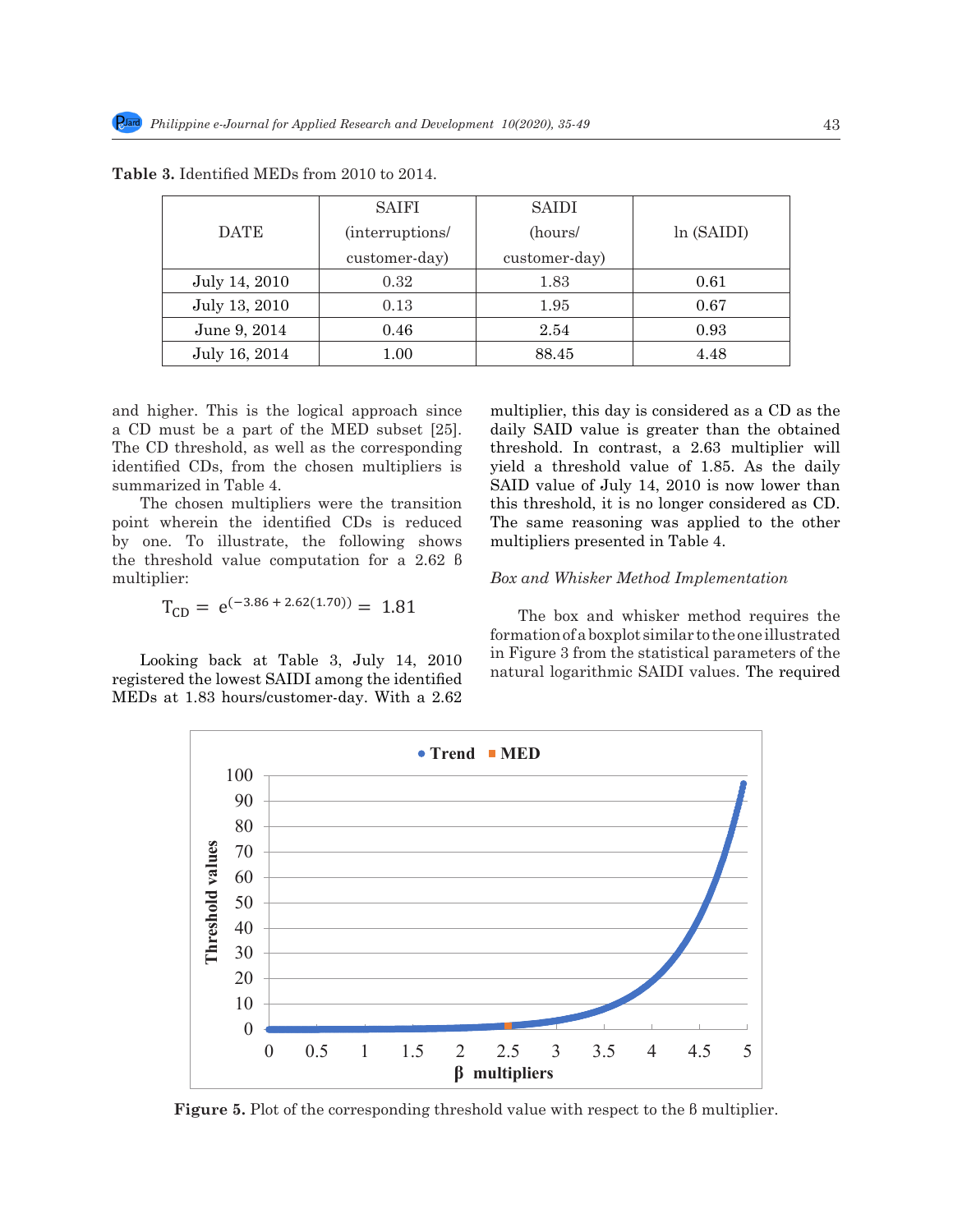| <b>B MULTIPLIER</b> | CD<br>THRESHOLD VALUE | <b>IDENTIFIED CD(S)</b>                                         |
|---------------------|-----------------------|-----------------------------------------------------------------|
| 2.5                 | 1.48                  | July 13, 2010<br>July 14, 2010<br>June 9, 2014<br>July 16, 2014 |
| 2.63                | 1.85                  | July 13, 2010<br>June 9, 2014<br>July 16, 2014                  |
| 2.67                | 1.98                  | June 9, 2014<br>July 16, 2014                                   |
| 2.82                | 2.55                  | July 16, 2014                                                   |
| 4.91                | 88.87                 | None                                                            |

**Table 4.** Effect of increasing β multiplier to the threshold value and the removed day(s).

variables for the implementation of this method and their corresponding value are summarized in Table 5.

**Table 5.** Box and whisker method variables and corresponding values.

| VARIABLE       | VALUE    |
|----------------|----------|
| Median         | $-3.70$  |
| Q <sub>1</sub> | $-4.94$  |
| Q3             | $-2.70$  |
| IQR            | 2.25     |
| $3*IQR$        | 6.74     |
| Lower          | $-11.69$ |
| Upper          | 4.05     |

The calculated upper value serves as the threshold in identifying the CD. Based from the results, only July 16, 2014 has a natural logarithmic SAIDI value of 4.48 that exceeded the upper value of 4.05. Therefore, this is the single CD identified from this method.

# *Actual Events on Major Event and Catastrophic Days*

Events which have occurred on the identified MEDs and CDs that may have caused the high reliability index values were tracked using reports from Philippine Atmospheric, Geophysical and Astronomical Services Administration (PAGASA) and National Disaster Risk Reduction and Management Council (NDRRMC) or formerly known as National Disaster Coordinating Council (NDCC). The monthly interruption reports from BATELEC 1 when the identified days occured were also reviewed. The summary of the findings is presented in Table 6.

From Table 6, the prevailing weather disturbance on July 13 and 14 of year 2010 was Typhoon Basyang with international name *Conson*. It greatly affected Regions III, IV-A, and V, with Public Storm Signal No. 2 being hoisted over the Batangas Province [27–28]. Facilities such as distribution substation and primary lines of BATELEC I were affected by the strong winds and rains brought about by the typhoon [27]. Although only some circuits of some substations were affected by the interruptions, their restoration took quite some time as evident on more than half a day of power outage experienced by the affected customers.

Meanwhile, there was no significant event reported on June 9, 2014. In fact, weather codes reported for the day indicate that the weather is relatively calm. The mixed cause codes indicate that the recorded interruptions for the day were only isolated events.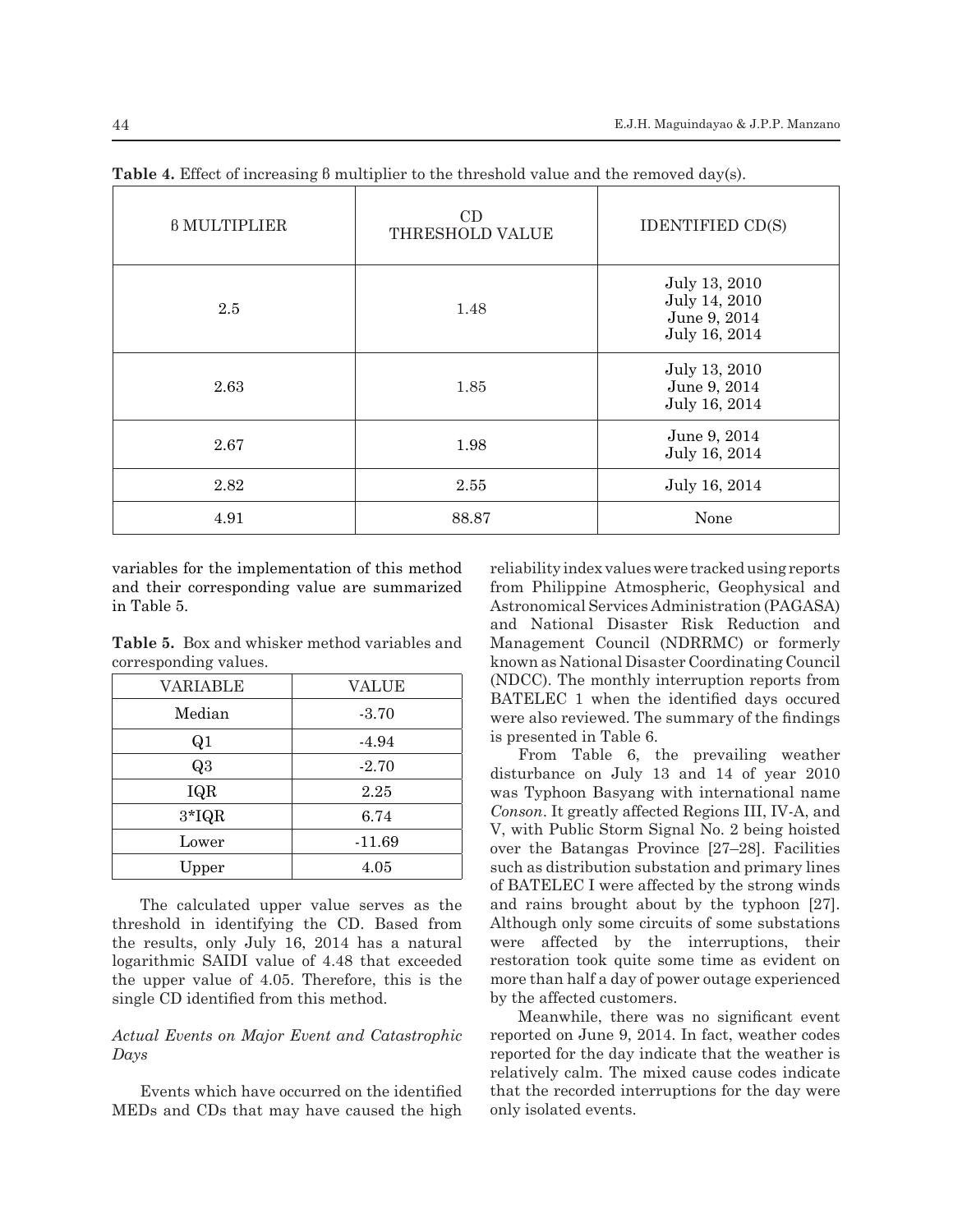| <b>DATE</b>      | NO. OF<br><b>AFFECTED</b><br><b>CUSTOMERS</b> | <b>AVERAGE</b><br><b>POWER</b><br><b>OUTAGE</b><br><b>DURATION</b> <sup>a</sup><br>(hours/affected<br>customers) | CAUSE<br>CODE <sup>b</sup> | <b>WEATHER</b><br>$\mathrm{CODE}^{\circ}$ | <b>SIGNIFICANT</b><br><b>EVENT</b> |
|------------------|-----------------------------------------------|------------------------------------------------------------------------------------------------------------------|----------------------------|-------------------------------------------|------------------------------------|
| <b>July 13,</b>  | 18,273                                        | 14.52                                                                                                            | 006                        | 103                                       |                                    |
| 2010             |                                               |                                                                                                                  | 011                        | 105                                       | Typhoon<br>Basyang                 |
| July 14,<br>2010 | 43,162                                        | 5.78                                                                                                             | 003                        | 105                                       |                                    |
|                  |                                               |                                                                                                                  | 001                        | 101                                       |                                    |
| June 9, 2014     | 73,284                                        | 5.54                                                                                                             | 005                        |                                           | None                               |
|                  |                                               |                                                                                                                  | 010                        | 104                                       |                                    |
| July 16,<br>2014 | 158,453                                       | 88.45                                                                                                            | 003                        | 105                                       | Typhoon Glenda                     |

# **Table 6.** Summary of reports on the identified MEDs and CDs.

<sup>a</sup>obtained by multiplying the SAIDI value by  $N_T$  then divided by number of affected customers<br><sup>b</sup>001 (human being), 003 (major storm disaster), 005 (trees), 006 (overload), 010 (other), 011 (i 001 (human being), 003 (major storm disaster), 005 (trees), 006, (overload), 010 (other), 011 (unknown) c 101 (wind), 103 (rain), 104 (clear day), 105 (typhoon)

Lastly, July 16, 2014 laid witness to the onslaught of Typhoon Glenda with international name *Rammasun*. Public Storm Warning Signal Number 3 was raised over Batangas as maximum sustained winds peaked at 150 kph and gustiness of 180 kph were experienced in the province [29– 30]. A large number of people within BATELEC I franchise area experienced, on average, almost 90 hours of power outage. Restoration time took three to four days in some affected areas, leading to very high SAIDI value.

## *Adjusted Annual Reliability Indices*

From the implementation of box and whisker method, only a single CD was identified. In contrast, the number of identified CDs using the heuristic method was found to be highly dependent on the chosen β multiplier. For illustrative purposes, it shall be assumed in this section that the chosen β multiplier for the heuristic method implementation is between 2.82 and 4.91 so that the two methods identify July 16, 2014 as the lone CD.

After identifying the MEDs and CDs, they were removed from the computation of the new annual SAIDI and SAIFI. The results and comparisons are summarized in Table 7.

The unadjusted values in Table 7 refer to the annual SAIFI and SAIDI values of the original outage data as presented in Table 3, while the adjusted values refer to the new annual SAIFI and SAIDI values after the MEDs and CDs have been removed from the data set. In the unadjusted reliability indices, only the 2014 SAIDI value exceeded the ERC standard. This means that BATELEC I will incur penalty for the year 2014 shall they report their outage data as it is.

After the MEDs and the CD were removed from their respective year of occurrence, the adjusted SAIFI and SAIDI for year 2010 and 2014 have decreased in value. Meanwhile, the adjusted SAIFI and SAIDI values for years 2011 to 2013 were unchanged. This is expected as there was no MED identified in these years.

For the year 2014, two sets of adjusted reliability indices were computed. The first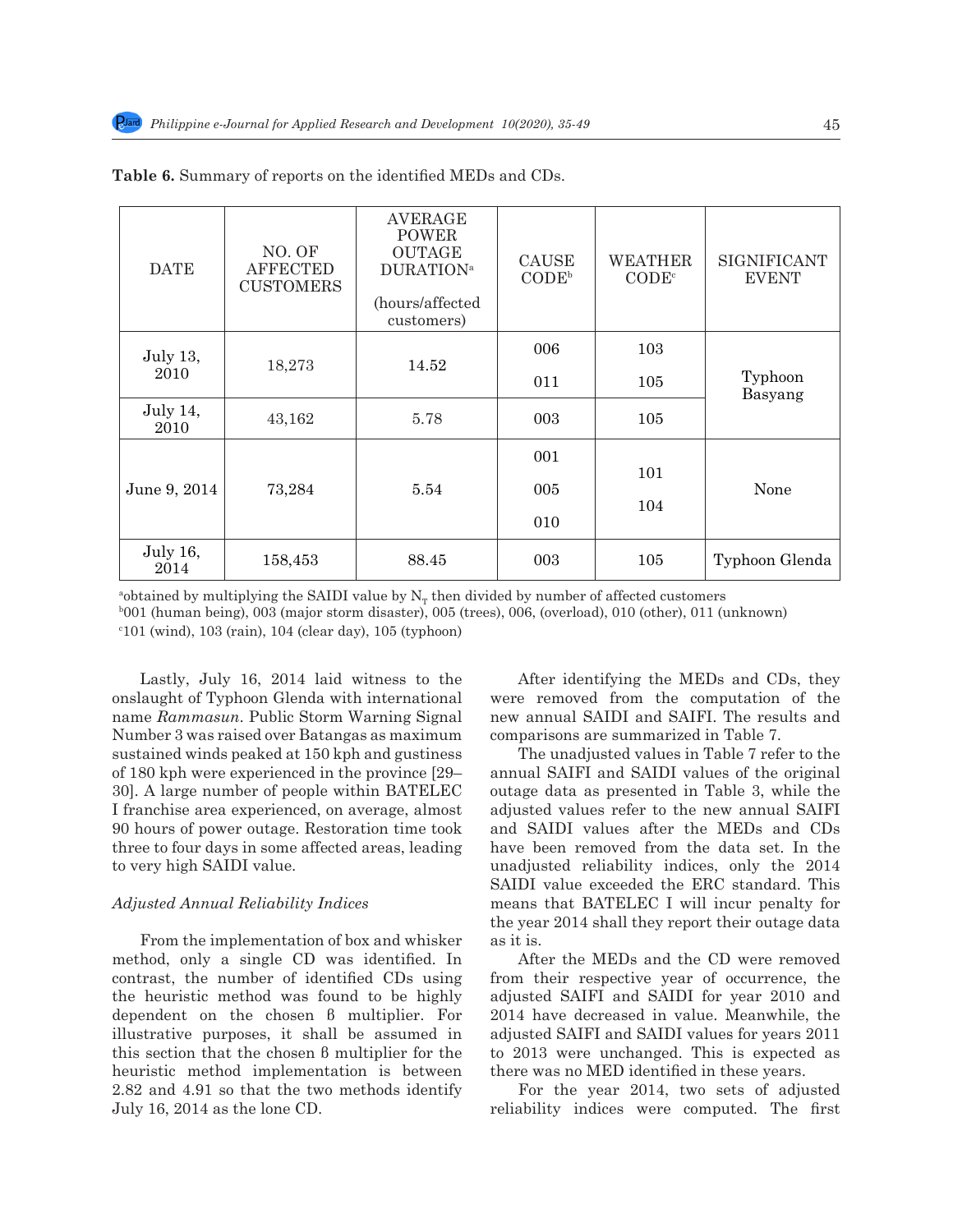|      | <b>SAIFI</b>                  |                 | <b>SAIDI</b>          |                    |  |
|------|-------------------------------|-----------------|-----------------------|--------------------|--|
| YEAR | (interruptions/customer-year) |                 | (hours/customer-year) |                    |  |
|      | Unadjusted                    | Adjusted        | Unadjusted            | Adjusted           |  |
| 2010 | 12.67                         | 12.22           | 12.44                 | 8.66               |  |
| 2011 | 12.65                         | 12.65           | 10.70                 | 10.70              |  |
| 2012 | 18.24                         | 18.24           | 18.70                 | 18.70              |  |
| 2013 | 20.37                         | 20.37           | 21.47                 | 21.48              |  |
| 2014 | 20.05                         | $19.05^{\rm a}$ |                       | $17.33^{a}$        |  |
|      |                               | $18.56^{\rm b}$ | 105.78                | 14.79 <sup>b</sup> |  |

**Table 7.** Unadjusted and adjusted annual reliability indices.

a only the CD (July 16) is removed

b both MED (June 9) and CD (July 16) are removed

set corresponds to the scenario where only the CD (July 16) is removed, while the second set corresponds to the case where both MED (June 9) and CD (July 16) are removed. The adjusted 2014 SAIDI value significantly went down for both cases. In fact, removing the CD from the data set alone is enough to make the adjusted SAIDI value compliant with the ERC standard of 56.25 hours/customer-year. This illustrates how a single CD can greatly affect the reliability index values for a given year.

#### **Conclusion**

In this study, heuristic, and box and whisker methods were applied to the 2010-2014 outage data of BATELEC 1 in order to identify the CDs. The reliability indices that were considered in the analysis were SAIFI and SAIDI, the latter of which was used in the computation and evaluation of the two methods.

From the implementation of the heuristic method, it was observed that the number of identified CDs is highly dependent on the choice of an appropriate β multiplier, which by itself is a subjective decision. In contrast, only a single CD was identified from the implementation of the box and whisker method. Even though there is no measure to quantify which method is better, the results from this study suggest that the box and whisker method offers a more statistical and objective approach in identifying the CDs.

The methodology outlined in this study can serve as an initial step in crafting a revised policy guideline for distribution utilities to identify CDs, instead of subjectively removing days which have high reliability indices. Along with the standard set for determining MEDs, the study could potentially save distribution utility operators from unnecessary penalties due to poor reliability indicators brought about by frequent natural calamities in the country.

For future research, other methods can be developed to identify CDs. The reliability indices used, evaluated, and considered in the study are SAIDI and SAIFI. It is recommended that other reliability indices be included in the evaluation as well. In addition, further study can be conducted to standardize the process of obtaining a threshold value for the heuristic method. Lastly, the correlation between the number of zero SAIDI and SAIFI days and the number of identified CDs can be investigated.

### **Acknowledgments**

The authors thank Batangas I Electric Cooperative, Inc. particularly Engr. Marlon Manalo, Chief of Engineering Service Division, and his cadet engineer, Engr. Jeanfel Tumbaga; Mr. Jeciel Cabasis, Head of Facility, Analysis, Research, and Development; and, Engr. Alvin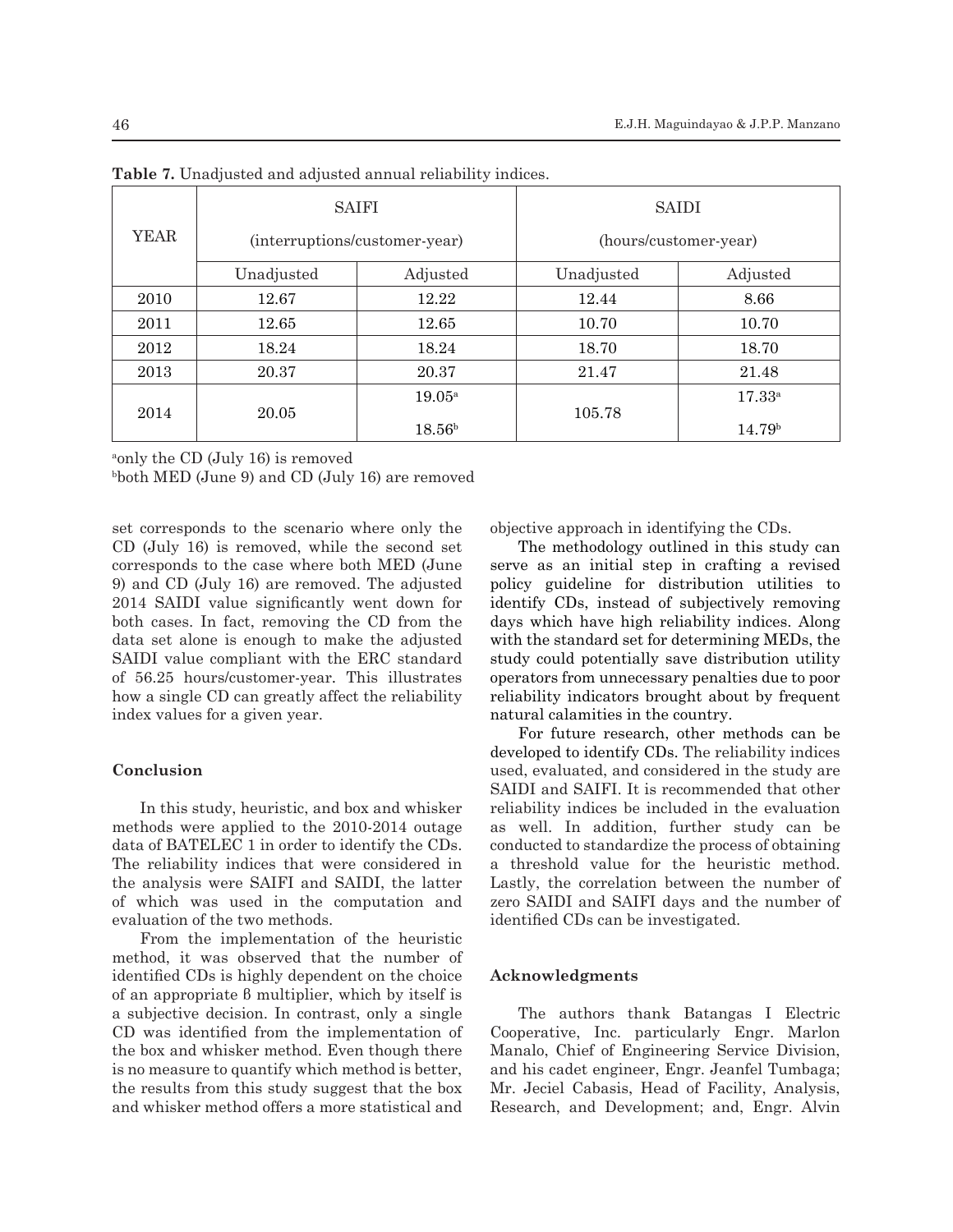Velasco, General Manager of BATELEC I. Appreciation is also extended to Asst. Prof. Elvin D. Dulce for his comments on the paper.

# **References**

- [1] S. Jamshid and M. Abrar, "Evaluation of Load Point and Customer Point Indices of a Distribution Generation System," *Proc. 2nd 2020 International Youth Conference Radio Electronics, Electrical and Power Engineering (REEPE 2020)*, pp. 2–6, Mar. 2020, doi: 10.1109/ REEPE49198.2020.9059194.
- [2] S. Pathak, "Leveraging GIS mapping and smart metering for improved OMS and SAIDI for smart city," *2016 Saudi Arabia Smart Grid Conference (SASG 2016)*, pp. 1–5, 2017, Dec. 2016, doi: 10.1109/ SASG.2016.7849663.
- [3] M. Couto, J. Pascoal, J. D. Matos, and J. Antunes, "Approach to reduce momentary average interruption frequency index the quality of service indicator for momentary interruptions - the experience of the Portuguese DSO," *CIRED - Open Access Proceedings Journal*, vol. 2017, no. 1, pp. 522–525, 2017, doi: 10.1049/oapcired.2017.0465.
- [4] C. V Mohan, "Distribution Reliability indices calculation and utilize neural network model for radial system," *2017 International Conference On Smart Technologies For Smart Nation (SmartTechCon)*, pp. 0–3, Aug. 2017, doi: 10.1109/SmartTechCon.2017.8358585.
- [5] R. Burian, M. Gontijo, and H. Alvarez, "Robustness and Reliability in Smart Grid Solutions," *2019 7th International Conference on Smart Energy Grid Engineering (SEGE 2019)*, pp. 59– 62, 2019, Aug. 2019. doi: 10.1109/ SEGE.2019.8859947.
- [6] J. C. López, M. Lavorato, and M. J. Rider, "Optimal reconfiguration of electrical distribution systems considering reliability indices improvement," *International Journal of Electrical Power & Energy Systems*, vol. 78, pp. 837–845, 2016, doi: 10.1016/j.ijepes.2015.12.023.
- [7] P. Chiradeja, S. Yoomak, and A. Ngaopitakkul, "Optimal Allocation of Multi-DG on Distribution System Reliability and Power Losses Using Differential Evolution Algorithm," *Energy Procedia*, vol. 141, pp. 512–516, Dec. 2017, doi: 10.1016/j. egypro.2017.11.068.
- [8] J. Nahman and D. Perić, "Path-set based optimal planning of new urban distribution networks," *International Journal of Electrical Power & Energy Systems*, vol. 85, pp. 42–49, Aug. 2016, doi: 10.1016/j. ijepes.2016.08.001.
- [9] S. Ghasemi, "Balanced and unbalanced distribution networks reconfiguration considering reliability indices," *Ain Shams Engineering Journal*, vol. 9, no. 4, pp. 1567– 1579, 2016, doi: 10.1016/j.asej.2016.11.010.
- [10] A. S. Bretas, R. J. Cabral, R. C. Leborgne, G. D. Ferreira, and J. A. Morales, "Multiobjective MILP model for distribution systems reliability optimization: A lightning protection system design approach," *International Journal of Electrical Power & Energy Systems*, vol. 98, pp. 256–268, Nov. 2017, doi: 10.1016/j. ijepes.2017.12.006.
- [11] "IEEE Guide for Electric Power Distribution Reliability Indices," in IEEE Std 1366-2012 (Revision of IEEE Std 1366- 2003), vol., no., pp.1-43, 31 May 2012, doi: 10.1109/IEEESTD.2012.6209381.
- [12] C. Warren and B. Saint, "IEEE Reliability Indices Standards - Major Event Day calculations and how it effects small utilities," *Rural Electric Power Conference*, 2004, Scottsdale, AZ, USA, 2004, pp. D2-1, doi: 10.1109/REPCON.2004.1307069.
- [13] N. Hann and C. Daly, "Investigation of the 2.5 Beta Methodology," in *IEEE Transactions on Power Systems*, vol. 26, no. 4, pp. 2577-2578, Nov. 2011, doi: 10.1109/ TPWRS.2011.2130850.
- [14] P. C. Sekhar, R. A. Deshpande and V. Sankar, "Evaluation and improvement of reliability indices of electrical power distribution system," *2016 National Power Systems Conference (NPSC)*, Bhubaneswar, 2016, pp. 1-6, doi: 10.1109/ NPSC.2016.7858838.
- [15] R. D. Christie, "Statistical methods of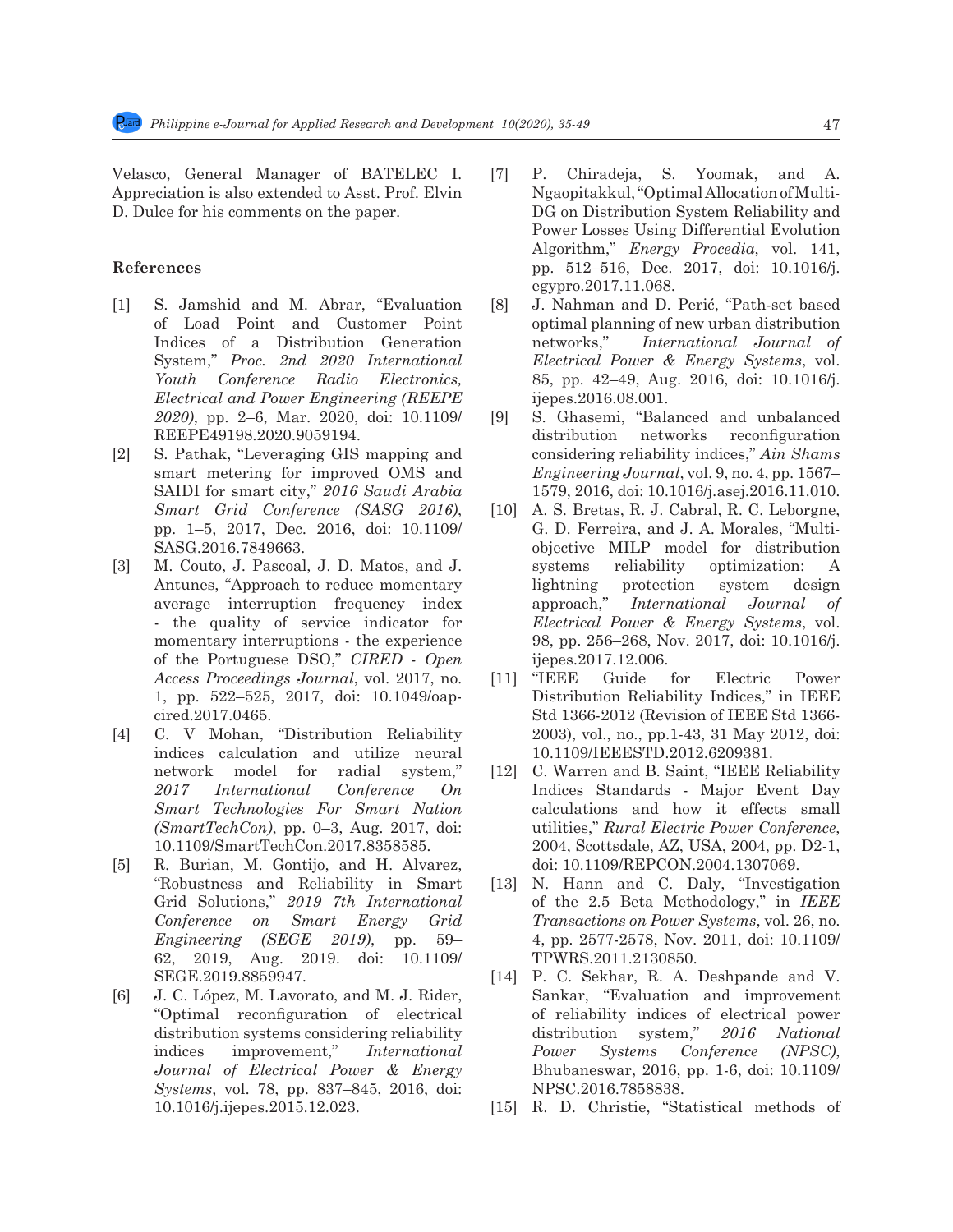classifying major event days in distribution systems," IEEE Power Engineering Society Summer Meeting, Chicago, IL, USA, 2002, pp. 639-642 vol. 2, doi: 10.1109/ PESS.2002.1043367.

- [16] T. Welle and J. Birkmann, "The World Risk Index – An Approach to Assess Risk and Vulnerability on a Global Scale," *Journal of Extreme Events*, vol. 02, no. 01, p. 1550002, Sept. 2015, doi: 10.1142/ S2345737615500037
- [17] Philippine Institute of Volcanology and Seismology, "Primer on the April 2017 Series of Earthquakes in Batangas Province," 2018. [Online]. Available: https://www.phivolcs.dost.gov.ph/index. php/news/628-primer-on-the-april-2017 series-of-earthquakes-in-batangasprovince [Accessed: Oct. 6, 2018].
- [18] J. McDaniel, (n.d.). Uses of IEEE 1366 and Catastrophic Days [PowerPoint slides]. Available: https://www.utc. wa.gov/\_layouts/15/CasesPublicWebsite/ GetDocument.ashx?docID=2213&year=20 07&docketNumber=072300
- [19] Philipines. Energy Regulatory Commission, *A Resolution Adopting the Guidelines for the Monitoring of Reliability Standards for Distribution Utilities*, 2006. [Online]. Available: https://www.erc.gov.ph/Files/ Render/issuance/742 [Accessed: Oct. 6, 2018].
- [20] Philippines. Energy Regulatory Commission, *Resolution Adopting the Distribution Management Committee (DMC) Reliability Indicies Standards for On-Grid Electric Cooperatives*, 2013. [Online]. Available: http://www.erc.gov.ph/ Files/Render/issuance/ 501 [Accessed: Oct. 6, 2018].
- [21] H. C. Caswell, "Analysis of catastrophic events using statistical outlier methods," PES T&D 2012, Orlando, FL, 2012, pp. 1-3, doi: 10.1109/TDC.2012.6281534.
- [22] Batanags I Electric Cooperative, "Interruption Reports," Calaca, Batangas.
- [23] C. A. Warren et al., "Classification of major event days", IEEE Power Engineering Society General Meeting (IEEE Cat. No.03CH37491), Toronto, Ont.,

2003, pp. 466-471 vol. 1, doi: 10.1109/ PES.2003.1267222.

- [24] R. E. Walpole, R. H. Myers, S. L. Myers, and Y. Keying, *Probability & Statistics for Engineers & Scientists*, 9th ed. Boston, MA, USA: Pearson Education, Inc., 2012. Accessed on: Oct. 12, 2020. [Online]. Available: https://fac.ksu.edu.sa/sites/ default/files/probability and statistics for\_engineers\_and\_scientisst.pdf
- [25] J. D. Bouford, "Heuristics: An attempt to identify catastrophic days," PES T&D 2012, Orlando, FL, 2012, pp. 1-4, doi: 10.1109/TDC.2012.6281530.
- [26] A. S. Pabla, Electric Power Distribution, 5th ed. New Delhi, India: Tata McGraw-Hill Publishing Company Limited, 2004. Accessed on: Sept. 25, 2018. [Online]. Available: https://books.google.com.ph/ books?id=Wu5NBTmG5XQC&printsec= frontcover&dq=as+pabla+Electric+Powe r+Distribution,+5th+edition&hl=en&sa =X&ved=2ahUKEwjXpeyV5cfsAhVGPn AKHZ0EAqcQ6AEwAHoECAIQAg#v=o nepage&q=as%20pabla%20Electric%20 Power%20Distribution%2C%205th%20 edition&f=false
- [27] National Disaster Coordinating Council, "Final Report re Effects of Typhoon 'BASYANG' (CONSON)," Quezon City, Philippines, 2010. Accessed Oct. 6, 2018. [Online]. Available: https://reliefweb.int/ sites/reliefweb.int/files/resources/6F159 828D847139B4925777C0004B21C-Full\_ Report.pdf
- [28] Philippine Atmospheric Geophysical And Astronomical Services Administration, "2010 Tropical Cyclone Tracks," 2010. [Online]. Available: https://www1.pagasa. dost.gov.ph/images/Weather/2010Tracks. gif. [Accessed: Oct. 16, 2018].
- [29] National Disaster Risk Reduction and Management Council, "Preparedness Measures and Effects of Typhoon Glenda, National Disaster Risk Reduction and Management Council," Quezon City, Philippines, 2014. Accessed Oct. 6, 2018. [Online]. Available: http://ndrrmc.gov. ph/attachments/article/1293/Effects\_of\_ Typhoon\_Glenda\_(RAMMASUN)\_Final\_